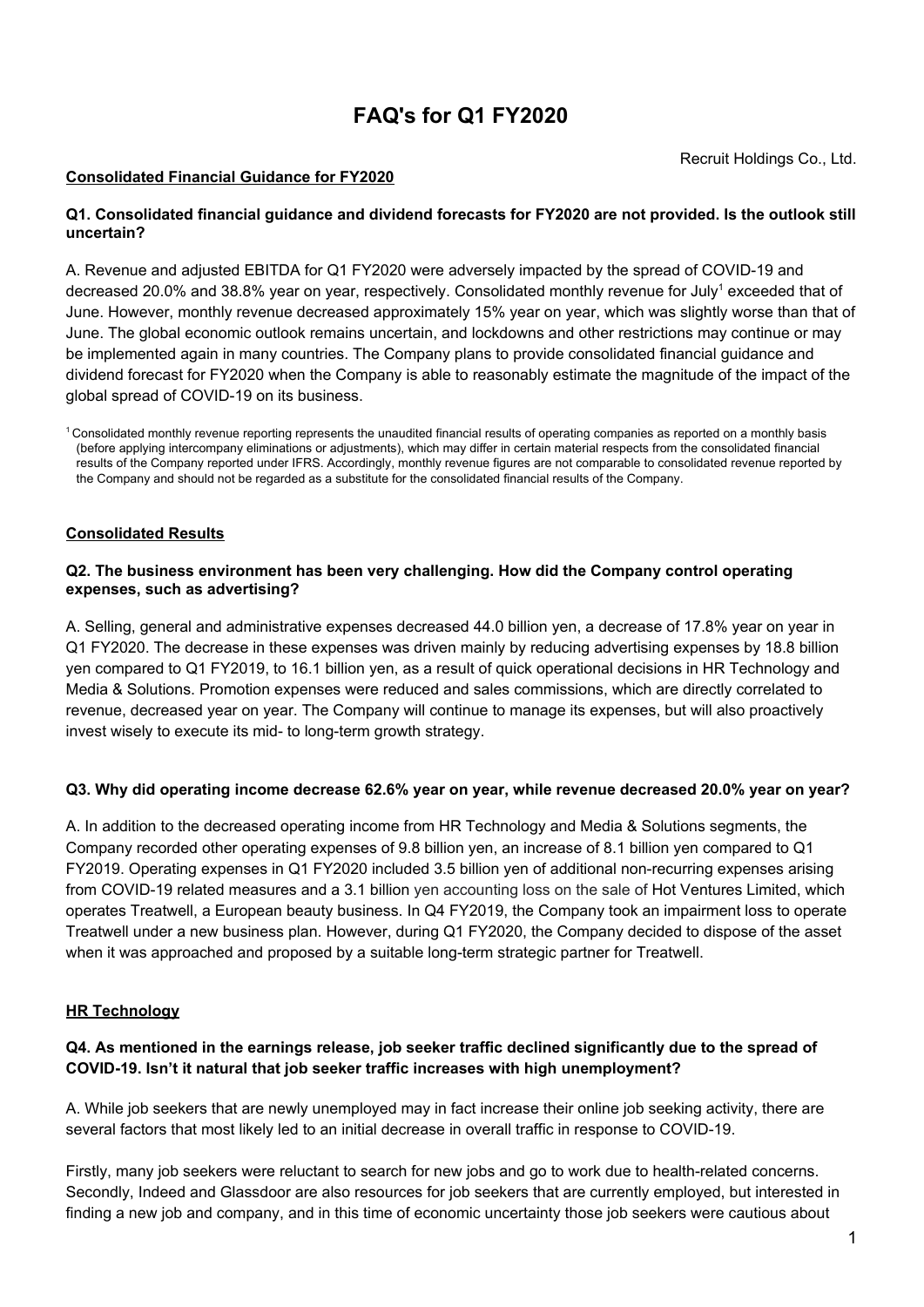changing jobs. Lastly, job seekers who have lost their job may receive unemployment benefits that could discourage them from seeking new work in the short term.

However, in July, as restrictions were lifted and businesses resumed hiring activities, Indeed's monthly unique visitor traffic has recovered to pre-COVID-19 levels. However, HR Technology is treating these recent positive trends very cautiously as they could reverse if health or economic conditions worsen.

## **Q5. How did COVID-19 impact the number of job postings on Indeed.com?**

A. Indeed provides information related to the labor market in countries where Indeed has a relevant share of open jobs through its website Indeed Hiring Lab ([https://www.hiringlab.org/\)](https://www.hiringlab.org/). The data analyzed by the Indeed Hiring Lab includes paid and unpaid job posts and is not directly correlated to revenue.

Per the August 25, 2020 blog, the number of job postings on Indeed.com in the United States began decreasing in the latter half of March, reaching the low point on May 1, as of August 26, 2020. The growth rate from February 1 to May 1 of the 7-day moving average number of jobs decreased 39.3% in 2020 compared to the growth in jobs during the same period in 2019. The trend in job postings has slowly begun to recover, with the 7-day moving average job posting volume growth at August 21 compared to February 1 down 20.8% in 2020 compared to the growth rate during the same period in 2019.



**Q6. Some competitors implemented drastic layoffs as a cost management measure. Did Indeed or Glassdoor take similar measures?**

A. Indeed did not implement layoffs and does not currently have layoffs planned. Indeed believes in its mid- to long-term strategy and is ensuring it is in the best position to support job seekers and enterprise clients as the economy recovers and hiring rebounds.

To control costs in Q1 FY2020, Indeed continued its reduction of investments in sales and marketing and its hiring pause.

Glassdoor, on the other hand, reduced its workforce in Q1 FY2020 as part of a strategic decision to accelerate collaboration with Indeed.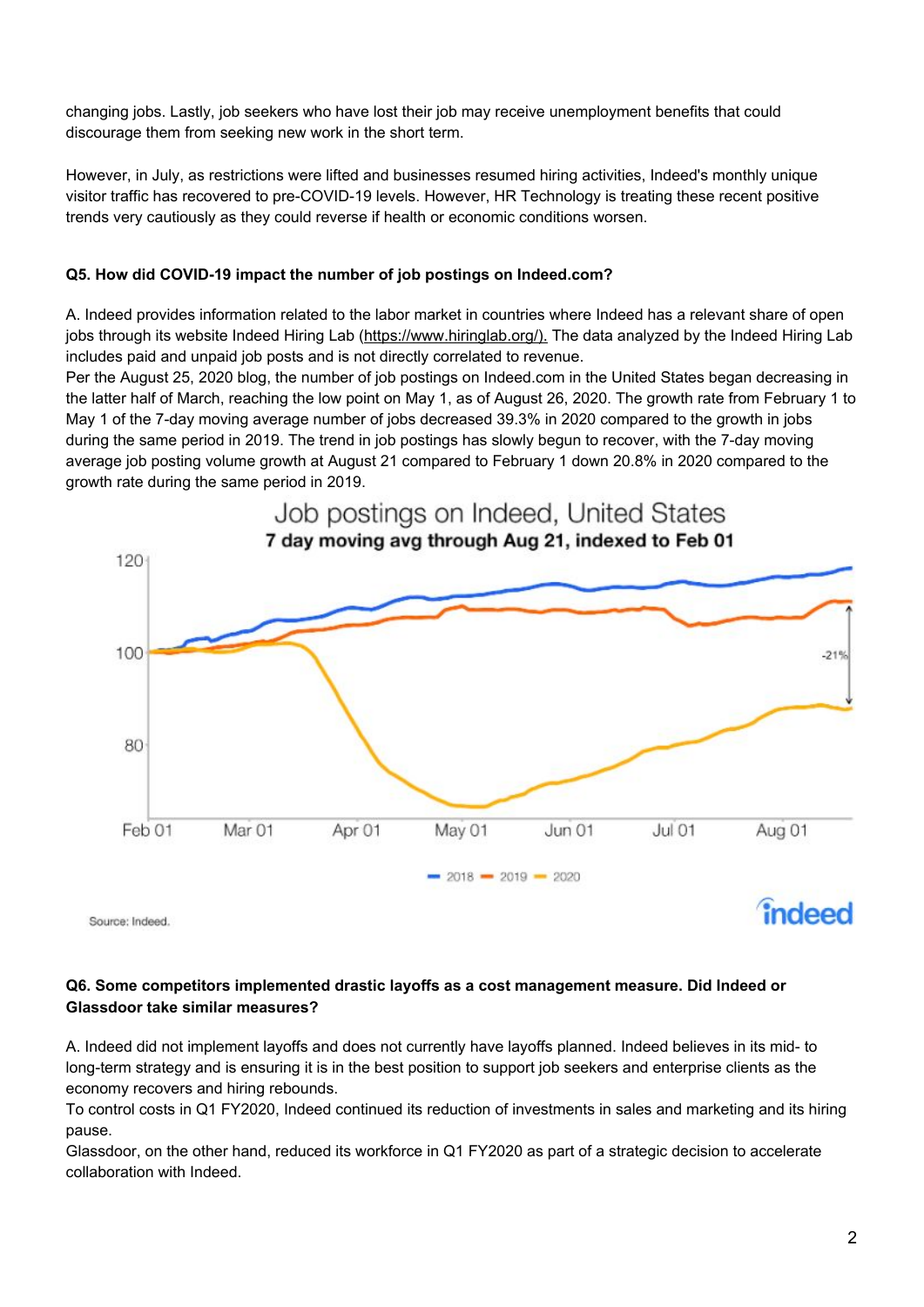## **Media & Solutions**

# **Q7. The spread of COVID-19 had a significant impact on the performance of Marketing Solutions in Q1** FY2020. Did the Company see any signs of recovery in revenue of Marketing Solutions after the state of **emergency was lifted in Japan?**

A. Following the lifting of the state of emergency in Japan, individuals' consumption activity resumed, particularly in Beauty. This led to an increase in the number of Beauty enterprise clients' advertising in June compared to the lowest point earlier in Q1 FY2020. In Housing and Real Estate, the decrease in the number of advertising placements was minor compared to other subsegments. The counter service, which provides consultation for housing and real estate, was closed during the state of emergency, but individual users' visits are recovering following the state of emergency being lifted in Japan.

The demand for Bridal, Travel, and Dining, which were severely impacted by the spread of COVID-19, also resumed in June, partially stimulated by the Go To campaign subsidized by the Japanese government, although it has not yet recovered to pre-COVID-19 levels. As individuals avoid gathering in large groups and traveling, and restaurants limit open hours and reduce the number of tables, enterprise clients are unable to operate their businesses as before. Therefore, the Company anticipates it will take some time before the advertising volume of enterprise clients recovers to pre-COVID-19 levels.

# **Q8. How was HR Solutions able to maintain adjusted EBITDA margin of 27.1% while revenue declined 32.1% year on year? What is the Company's outlook regarding the performance of HR Solutions?**

**A**. HR Solutions maintained adjusted EBITDA margin of 27.1% in Q1 FY2020. In addition to a decrease in sales commissions due to a decline in revenue, HR Solutions effectively reduced operating costs.

Additionally, adjusted EBITDA margin was positively impacted by the difference in the timing of recognition of revenue and of sales commissions paid to agencies. While revenue in the job board business is recognized over the period of advertisement, the related sales commissions are recognized when the advertisement is contracted if the period of advertisement does not exceed one year. Revenue in the job board business for Q1 includes revenue generated by advertisements which were contracted before Q1, while sales commissions in Q1 decreased significantly as new advertising agreements declined due to the spread of COVID-19.

While it is still uncertain, the Company expects revenue in HR Solutions will gradually recover as the business environment for enterprise clients improves. However, as the placement business operates on a pay-per-hire model in which revenue is recognized when a candidate is hired by an enterprise client, revenue from the placement business in Q2 and beyond will be impacted by the decreased new hiring activities in Q1.

The economic outlook remains uncertain and there is a possibility of a second wave of COVID-19 that may lead to another downturn in our business.

# **Q9. Why did Recruit Co., Ltd. receive a consignment agreement of administrative work for the rent assistance program by The Small and Medium Enterprise Agency in Japan? Is there any impact financially for FY2020?**

**A.** The Company participated in the bidding, and received an agreement in order to help SMEs and individual business owners, whose businesses have been severely impacted by the spread of COVID-19, by supporting the Agency to facilitate the rent assistance program efficiently.

The Company offers day-to-day management and operation support services, including SaaS solutions centered on Air BusinessTools, and aims to solve various challenges SMEs face every day in their business operations.